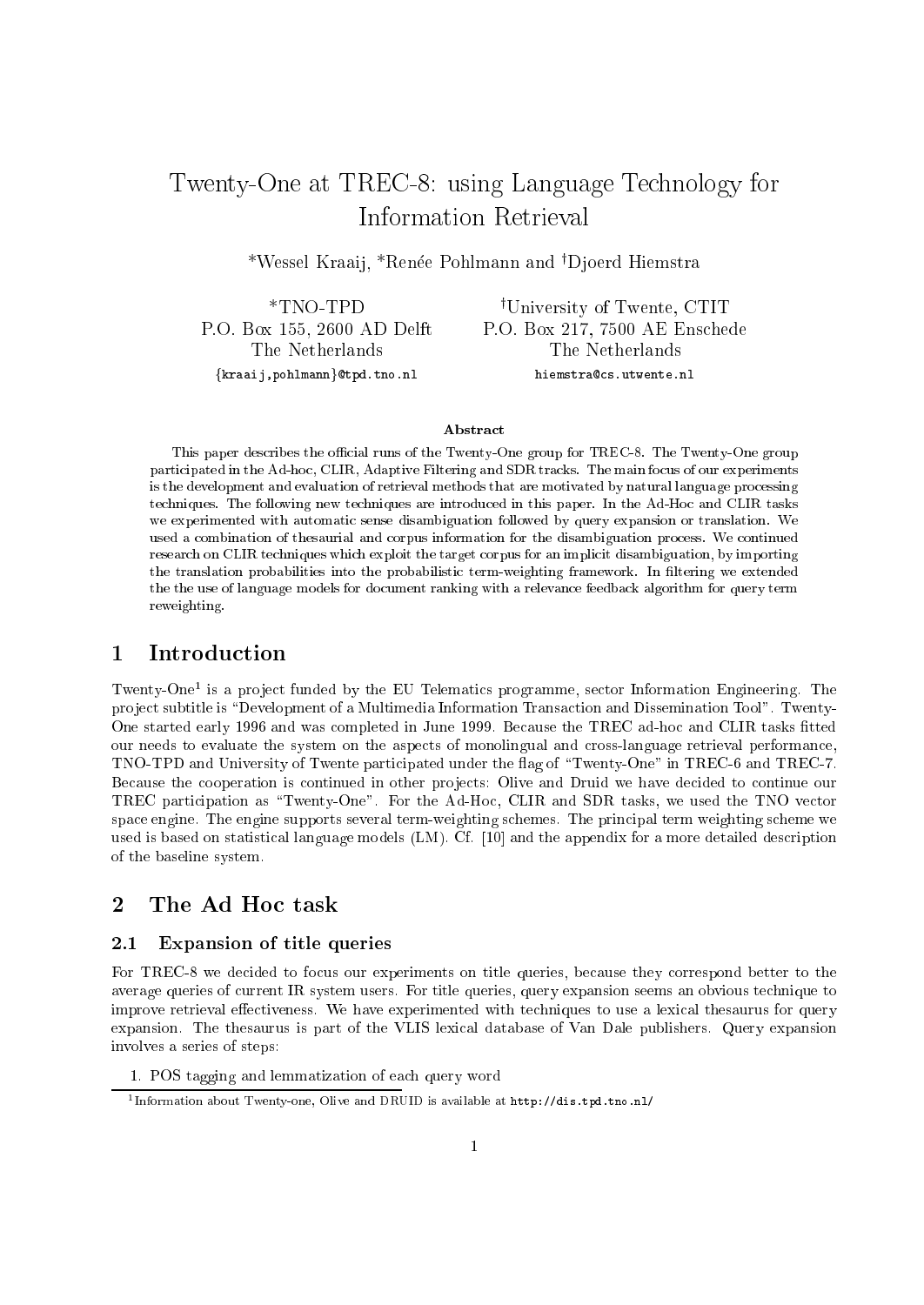- 2. Lookup of the lemma in the VLIS lexical database. The result is a "Lexical Entity" (LE), which is a reference to a concept description in the VLIS database
- 3. Often the previous step results in a list of concepts, especially in the case of homonyms. In these cases some form of disambiguation is needed.
- 4. Expansion of the on
epts with related on
epts, e.g. synonyms and/or hyponyms
- 5. Realisation of the expansion on
epts in English, using the VLIS translation relations

Unfortunately the technique did not yield convincing results on the TREC-7 topic set, so we decided to base the official TREC-8 runs on our TREC-7 system, without any of the newly developed techniques. However, these techniques were used in one of the official TREC-8 CLIR runs.

We will discuss one potential reason for the failure of query expansion techniques for title queries: One of the problems in developing a system tuned for title-only runs is the fa
t that the judgments for test collections are based on the full topics. The title field is a two or three word summary of the topic which is omposed after the topi has been developed. Therefore su
h a title will always over only a limited set of topic aspects. If different persons would interpret the title query, they would have different interpretations of the relevan
e of retrieved do
uments. That is be
ause title queries are ne
essarily under-spe
ied. But because the judgments have been done with the full topic description in mind (including detailed constraints when a document is - or is not - relevant) it is hard to devise a query expansion method which will improve average precision of a title run, because it is hard to predict which query constraints are described in the description and narrative sections of the topic.

### 2.2 Experimental setup and results

For the official runs in the ad-hoc task we eventually re-used our TREC-7 system, because the experimental query expansion systems scored significantly worse on the TREC-7 test collection. The TNO vector space engine was configured to use LM weighting using an  $\lambda_i$  of 0.15 and standard Porter stemming. Stop-words were removed from the documents, including words that are frequent in previous TREC topics like relevant and *document*. Queries were generated automatically from the full topics (title, description and narrative) using the same pro
edure as used for indexing.

The results of our official runs in the Ad Hoc tasks are given in table 1. We submitted 3 official runs, using either only the title or both the title and description fields. We compared a baseline run with a Pseudo Relevance Feedback(PRF) run. After an initial retrieval run, the top 200 of the weighted index terms extracted from a concatenation of the top 3 documents were added to the query with a ratio of 20 : 3, i.e. the weight of the added terms was multiplied by  $3/20$  before adding. These parameters were determined empirically by experimenting with the English topics of the TREC-6 CLIR track.

| run-name     | topic fields | mode       | AVP    |
|--------------|--------------|------------|--------|
| $t$ no $8d3$ | $t + d$      | <b>PRF</b> | 0.2921 |
| tno8d4       | $t + d$      | base       | 0.2778 |
| $t$ no $8t2$ |              | base       | 0.2423 |
| $t$ no $8t3$ |              | <b>PRF</b> | 0.2755 |

Table 1: Ad Hoc results

# 3 Cross Language Information Retrieval (CLIR)

## 3.1 Introdu
tion

Like in previous years, our CLIR approach is based on query translation using bilingual dictionaries. A Twenty-One cross-lingual run consists of three steps: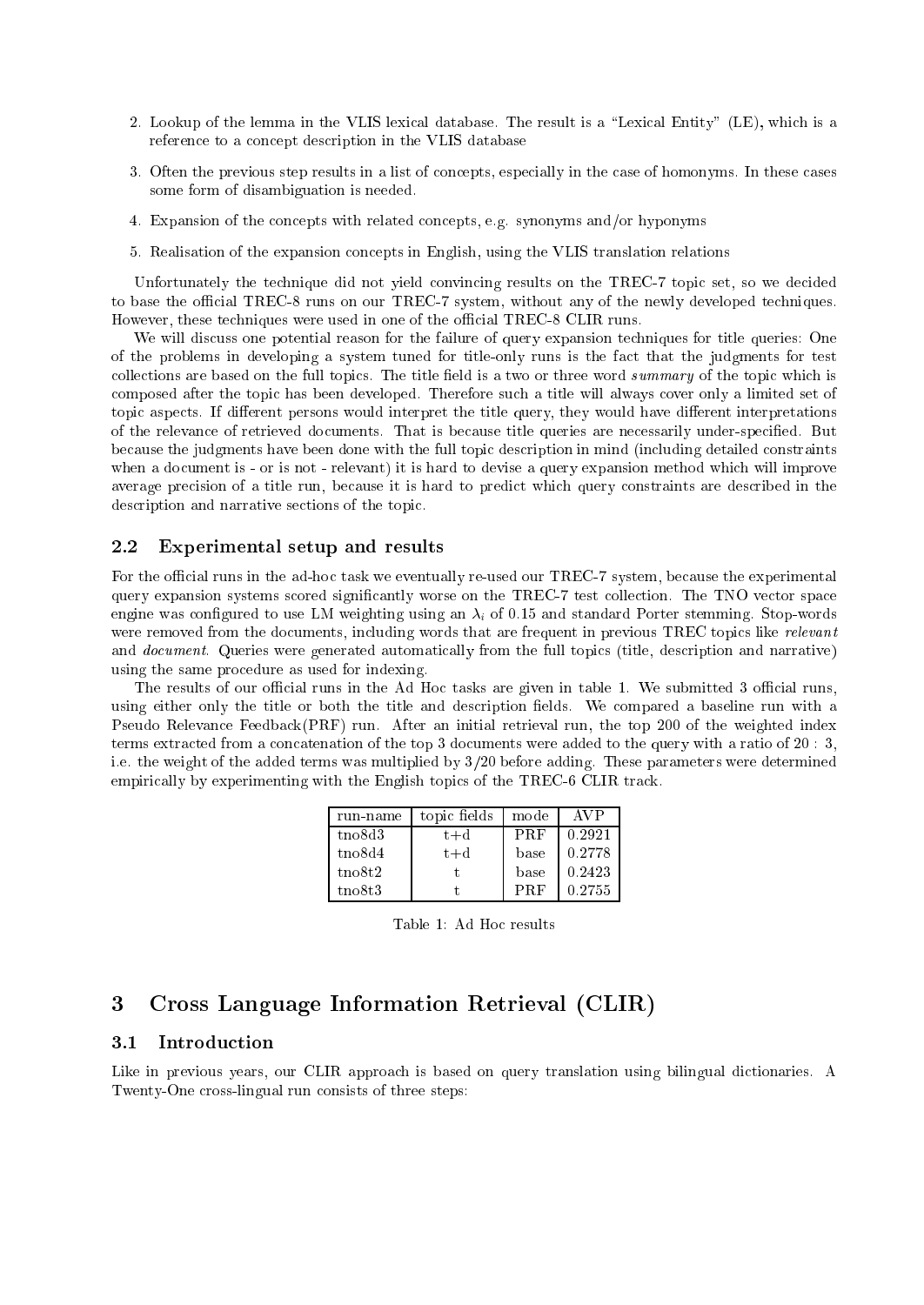- 1. Translate the topi
s in the three other languages (we used the English topi
s as sour
e)
- 2. Perform 4 parallel runs on the sub-collections, with the translated topics
- 3. Merge the 4 runs into a final result file

Unlike the Ad Hoc task where we used Porter stemming, we used morphological stemming based on the  $\Lambda$ elda tools of  $\Lambda$ NCE Grenoble for all languages  $^-.$  We have some indications that the fact that the stemmer only removes inflectional affixes, results in reduced effectiveness. Experiments with a derivational version are planned. For German we experimented with several strategies to deal with ompounds, whi
h were initially developed for Dutch [16]. We eventually used a non-optimal strategy (i.e. the strategy which replaces a ompound by its parts) be
ause the optimal strategy ( just add ompound parts as index terms) interfered with the merging strategy (retrieval status values (RSVs) are not compatible). All CLIR runs used the fuzzy expansion procedure as described in  $[10]$  to catch spelling variants of proper nouns and typos.

## 3.2 Translation strategies

Query translation in Twenty-One is based on the VLIS lexical database developed by Van Dale Lexicography for translations into German and French and on Systran for the translation from English into Italian. We used three different strategies for selecting translations from the VLIS database: dictionary preferred, boolean and disambiguation. The dictionary preferred and boolean strategies were also used last year, the disambiguation strategy was developed for this year's participation.

#### 3.2.1 Di
tionary preferred

In the dictionary preferred translation strategy, the selection of translations is based on the number of occurrences of a certain translation in the dictionary. Some lemmas have identical translations for different senses. If this is the case, this translation is selected. If no translation occurs more than once, the first translation is hosen by default.

#### 3.2.2 Boolean

For the boolean strategy, translations are weighted based on the number of occurrences in the dictionary. If a translation occurs in the dictionary under three senses we assign it a weight that is three times as high. As Dutch serves as an interlingua, translation can be carried out via several Dutch pivot lemmas. This possibly generates even more occurrences of the same translation. The implicit assumption made by weighting translations is that the number of occurrences generated from the dictionary may serve as rough estimates of actual frequencies in parallel corpora. Ideally, if the domain is limited and parallel corpora on the domain are available, weights should be estimated from actual data.

#### 3.2.3Word sense disambiguation

This year we also experimented with a word sense disambiguation technique for cross-language retrieval. In this te
hnique, di
tionary-based word senses are disambiguated using orpus information. First, the original query is used for monolingual retrieval on the TREC ad-hoc corpus. All terms in the top N documents produ
ed by this run are saved. Subsequently, the LEs and all lexi
al realisations of query terms are looked up in the VLIS database. The semantic relations defined in VLIS are used to look up synonym, hyponym and hyperonym LEs of each different sense of a query term and their lexical realisations. In this way we gather a structured group of words associated with each particular sense of a query term. These groups are further expanded using words from example senten
es whi
h are also in
luded in the database.

The groups of words for each possible sense of a query term are subsequently compared with the terms from the monolingual retrieval run and "evidence" for each sense is computed based on the overlap between the two sets of terms. The sense for which the most evidence is found is selected. If no evidence is found at all or all senses score equally, the first sense is selected by default.

<sup>2</sup> In TREC-7 we relied on the Porter stemmer for Italian, developed at ETH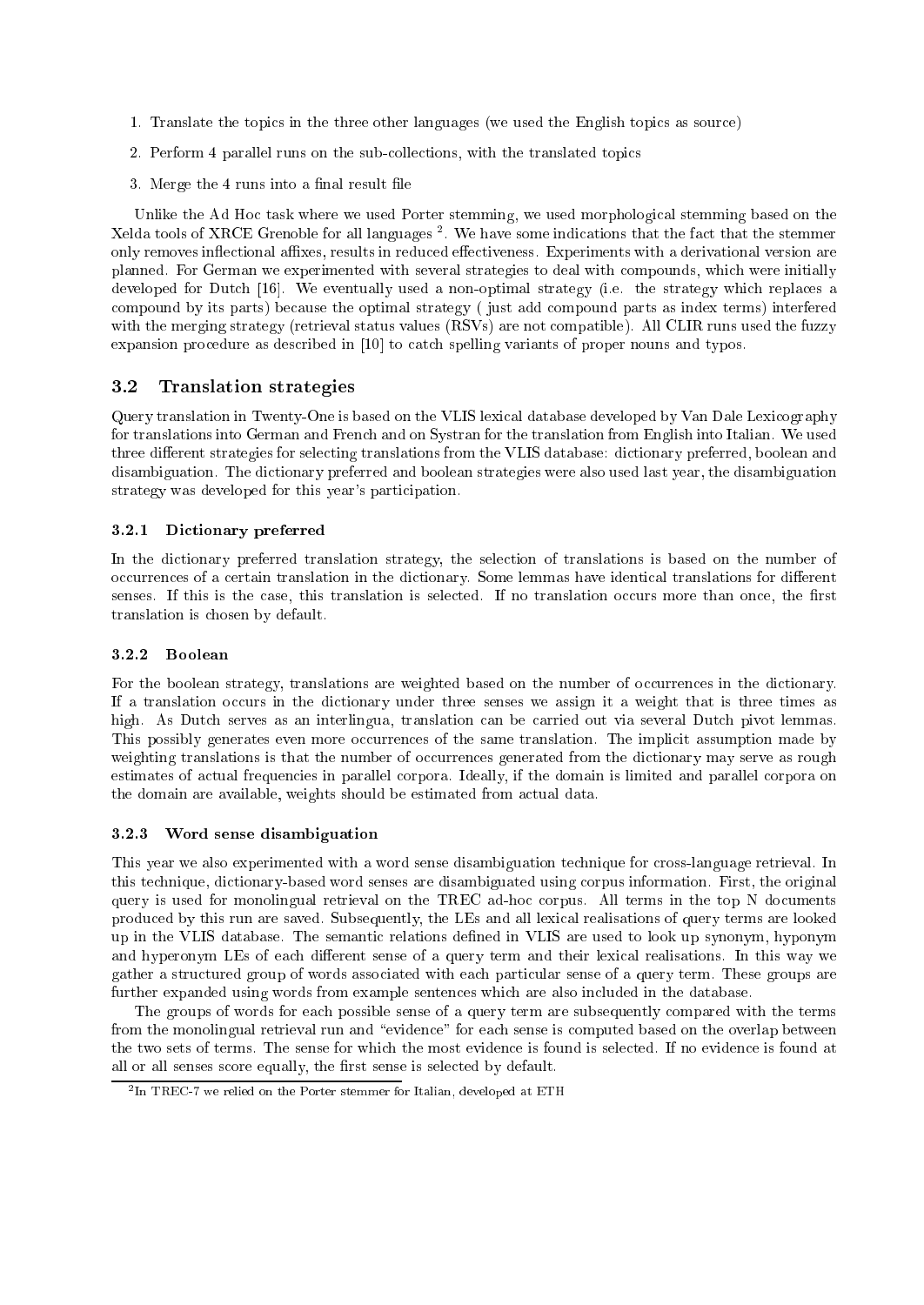| LES             | hyperonym relations                     | synonym relations       | hyponym relations                  |
|-----------------|-----------------------------------------|-------------------------|------------------------------------|
| bank            | concern undertaking business enterprise | house institute         | banker deposit mortgage loan trade |
|                 | <i>bank</i> rise elevation mound        |                         | sandbank shoal aground stuck       |
| $\ p\, i p\, e$ | object                                  | duct funnel nozzle tube | supply drain eustachian            |
| $p$ <i>ipe</i>  |                                         | tobacco                 | peace clay water hookah opium      |

Table 2: example word groups

Query translation is now fairly straightforward. The translations for the sele
ted word senses are looked up in the VLIS database, if more than one translation is given for a parti
ular sense the boolean weighting strategy is applied (cf. section 3.2.2 above).

We experimented with different values of N for the initial monolingual retrieval run, 20 turned out to be the best choice. We also experimented with re-weighting words associated with a particular word sense based on their semanti relation to the original term, e.g. assign hyponyms a higher weight than hyperonyms. This experimentation provided some eviden
e that hyponyms are very important for sense determination but synonyms should possibly be ex
luded from the sense groups.

#### 3.3 Merging Strategies

The merging strategies used for TREC-7 were a major performance bottleneck, because the merged runs scored about 75-80% of the averaged average precision of the constituting runs. We compared different merging strategies: i) naive merge: this means simply merging the result files, assuming that the RSVs are "compatible" ii) Rank based merge: This technique was applied by IBM at TREC-7 [6]. The assumption is that  $log(R)$  where R is the rank number has a linear relationship with the probability of relevance. The method estimates the linear model on training data (e.g. previous TREC collection) e.g. by applying regression and simply replaces each RSV in a run by the estimated probability of relevance which is a function of the rank. iii) combination of evidence: just add the RSVs of method i and ii.

The LM term weighting model is founded in probability theory, but the RSV's in the implementation in the TNO vector space engine are not equivalent to the probability of relevance. The RSVs are actually a log of the probability of relevance offset by a query dependent constant and a collection dependent constant. For the naive merge method we divided the RSVs by the query length in order to compensate for differences in query length between different language versions of a topic . The IBM merge strategy has the implicit assumption that all topi
s have a similar probability fun
tion of R for all languages. It's obvious that this assumption is not optimal, because the distribution of relevant topics over the different collections is not equal, with the extreme case that some topics only have relevant documents in 1 or 2 sub-collections. Our combined strategy simply sums the original RSV (which is the log of the probability of relevance, normalized on query length but offset by some unknown constant) with the estimated log of the probability of relevance at rank R. The method empiri
ally s
ored well, probably be
ause the IBM probability estimates help to map to a normalized RSV. There is some theoretical justification because the probability at rank R  $P(D|R)$  can be used as an estimate for the a-priori probability that a document is relevant  $P(D)$ .

# 3.4 Results

Table 4 lists the results for our official runs. We discovered an error in the **tno8gr** merged run, it did contain no French documents. The tables list the results for the fixed tno8gr run. As a baseline we included tno8mx, a run which is based on a merge of 4 monolingual runs. We hoped to improve the pool with this run, in order to enable a better evaluation of the monolingual and bilingual intermediate runs. The best result is achieved by **tno8gr-fixed** the boolean run. The table also lists the results of the other merging alternatives. From our preliminary analysis we on
lude that for the xlingual runs the naive s
ore based merging strategy performs always better than the interleaved or rank based probability estimates strategy. The combination of evidence approach adds some extra improvement in most cases. The rank based merging strategy is based on precision at rank  $R$  estimates of the TREC7 tno7mx run. However, the TREC8 topic

<sup>3</sup>Only ne
essary for the merged monolingual run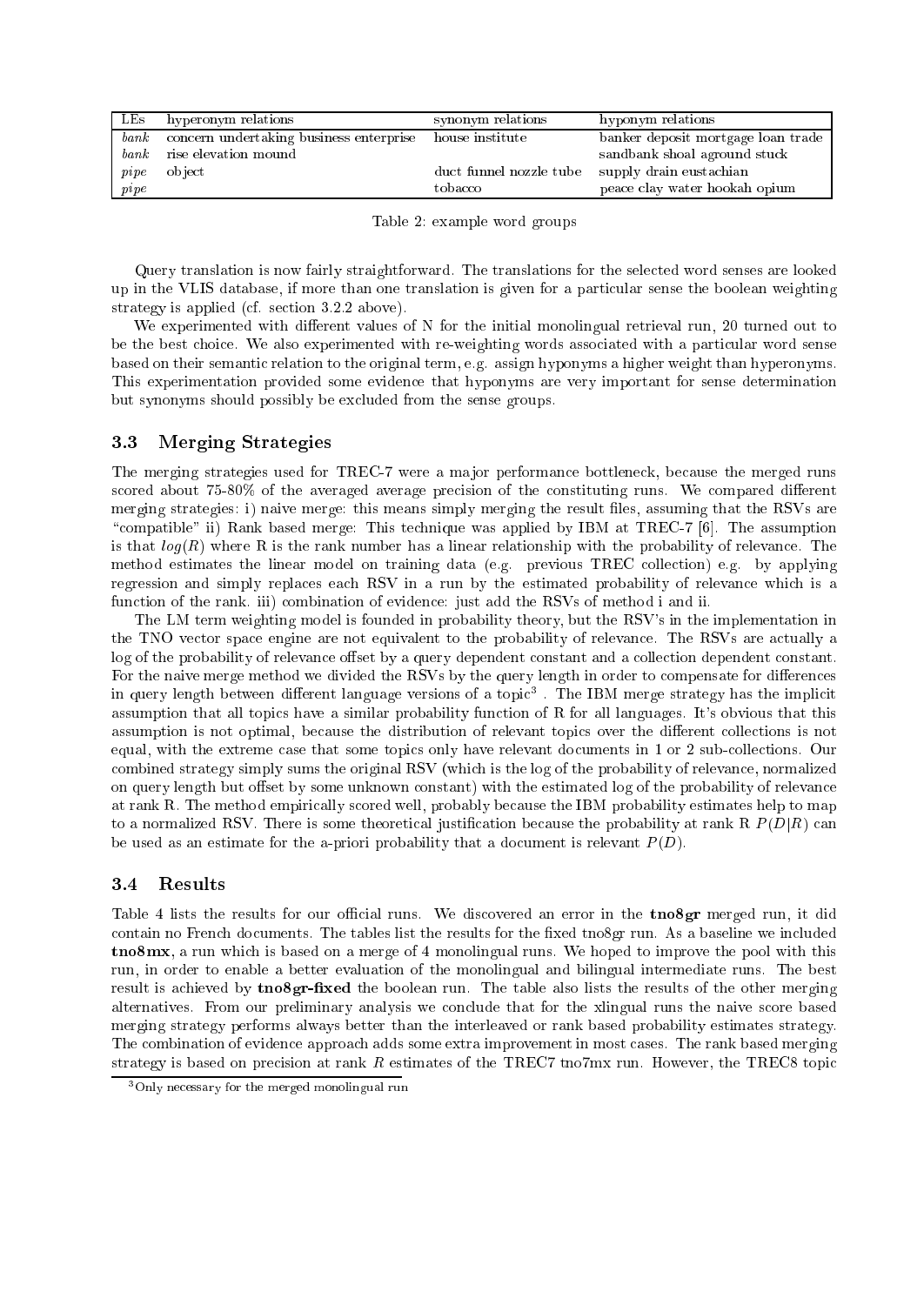| run-name                    | description                                                            |
|-----------------------------|------------------------------------------------------------------------|
| $t_{\rm n}$ and $t_{\rm n}$ | dictionary preferred translation of English query into 3 other         |
|                             | languages; fuzzy expansion of each query term                          |
| $t_{\rm no}$ gr             | probabilisticly interpreted boolean query of all possible translations |
|                             | of the English queries into 3 other languages; fuzzy expansion         |
| t no <sub>8dis</sub>        | disambiguation and translation of English queries into 3 other         |
|                             | languages; fuzzy expansion of each translated term                     |
| tno8mx                      | reference run: merged run of four monolingual searches; fuzzy          |
|                             | expansion of each query term                                           |

| run-name                    | combination of evidence | interleave | naive      | rank based |
|-----------------------------|-------------------------|------------|------------|------------|
|                             | official                | unofficial | unofficial | unofficial |
| $t_{\rm n}$ and $t_{\rm n}$ | 0.2523                  | 0.2049     | 0.245      | 0.2214     |
| $t$ no8gr-fixed             | 0.2789                  | 0.2288     | 0.2763     | 0.2102     |
| tno8dis                     | 0.2407                  | 0.1905     | 0.2355     | 0.1906     |
| t no8mx                     | 0.3226                  | 0.3159     | 0.2763     | 0.2625     |

Table 4: mean average precision of CLIR runs

set has much less relevant English documents. This is probably the reason that the success of a pure rank based merging strategy is limited.

When we look at the results of the constituting runs (table 5), the results are more consistent than in TREC-7. In TREC-7 the best performing intermediate runs were the di
tionary preferred runs, and the boolean run was the best merged run. In TREC-8 the boolean strategy has the best intermediate and merged average pre
ision.

If we compare the cross-language runs with their monolingual counterparts on a per-query basis, there are a number of queries with very poor results for all three query translation strategies. We have identied some of the factors which contributed to this effect.

- The failure to recognize and translate phrases as a unit. This is especially detrimental for the English to German runs where English phrases have to be translated into German single word compounds, e.g. "World War"  $\rightarrow$  "Weltkrieg", "armed forces"  $\rightarrow$  "Bundeswehr" (query 61).
- Tagging errors, e.g. "arms" (weapons) was tagged as the plural of "arm" (body part) by the Xerox tagger (query 66).
- Because most words in query titles were capitalized, we decided to convert them to lower case to prevent the tagger from tagging all title words as proper nouns. This had the effect that those title words that were actually proper nouns were not tagged correctly, e.g. the proper name "Turkey" was translated as "Truthuhn" and "dindon" (bird) in German and French respectively (query 66).

Although the results with disambiguation were somewhat disappointing, we intend to ontinue our experiments with word sense disambiguation in the future. One possible improvement we intend to investigate would be to use the unique Lexical Entity identifiers provided by the VLIS database instead of actual words

| run name              | avg prec. | avg prec. | avg prec  | avg prec. | average | merged | relat. to   |
|-----------------------|-----------|-----------|-----------|-----------|---------|--------|-------------|
|                       | english   | french    | german    | italian   | over 4  |        | (%)<br>avg. |
| $t$ no $8d$ px        | 0.3130(m) | 0.3319    | 0.2053    | 0.3017    | 0.2880  | 0.2523 | 88          |
| $t$ no8gr-fixed       | 0.3130(m) | 0.3672    | 0.2511    | 0.3017    | 0.3080  | 0.2789 | 91          |
| t no <sup>8</sup> dis | 0.3130(m) | 0.3099    | 0.1806    | 0.3017    | 0.2763  | 0.2407 | 87          |
| tno8mx(m)             | 0.3130(m) | 0.5510(m) | 0.4100(m) | 0.3620(m) | 0.4090  | 0.3226 | 79          |

Table 5: per language performance and the effect of merging on 28 topics TREC-8, (m) indicates monolingual run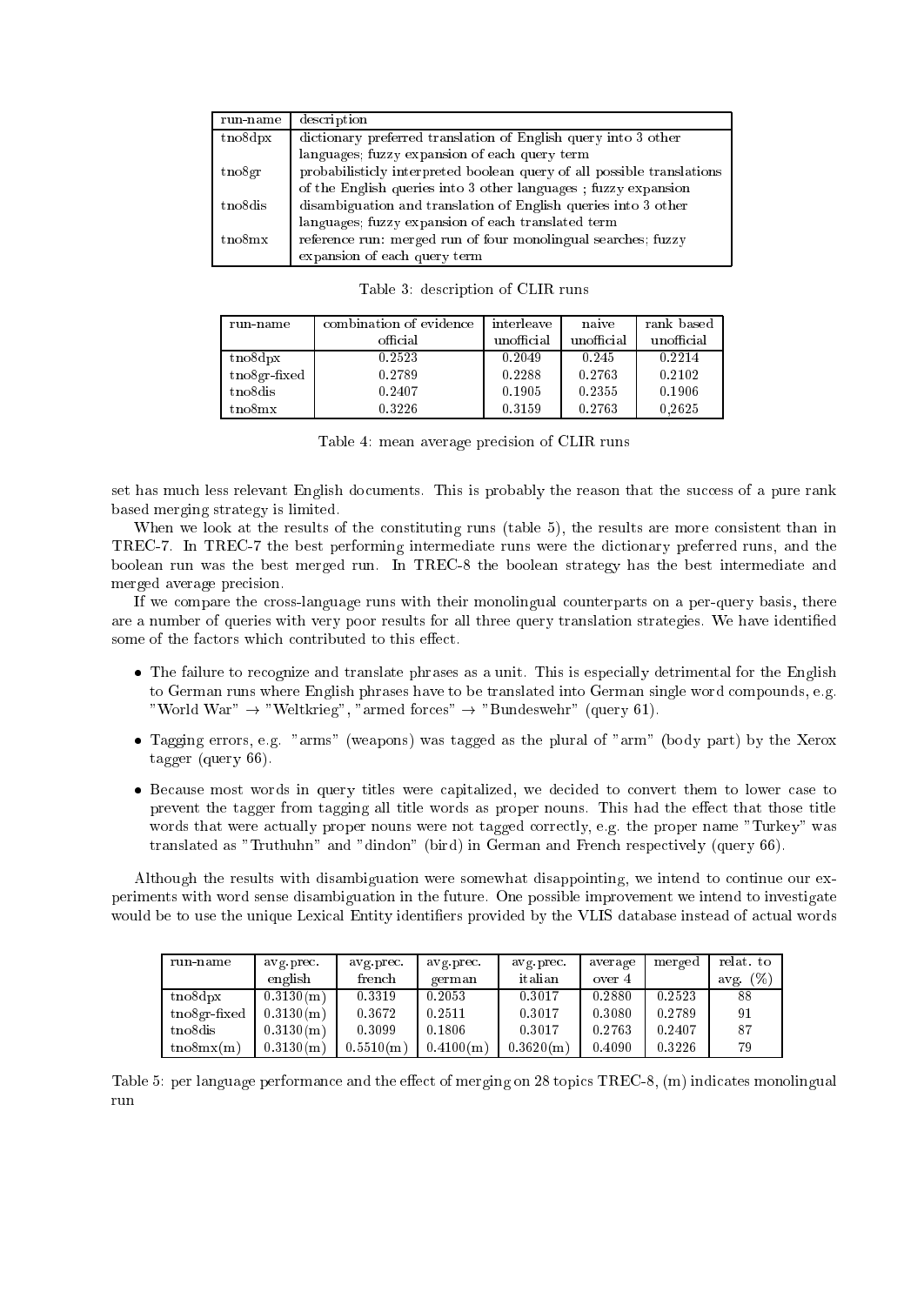as a on
eptual interlingua. Our urrent strategy has the disadvantage that after the monolingual disambiguation pro
ess, whi
h redu
es sour
e language query terms to unique LEs, new ambiguities are introdu
ed in the translation pro
ess when the LEs are realized as a
tual words in the target language.

Not surprisingly, sin
e it was less well tested than the other two strategies whi
h were also used last year, we also found that the disambiguation procedure contained a few omissions which resulted in the failure to translate query terms. We found that some LEs in the VLIS database did not have lexical realisations in all languages (i.e. so-called lexical gaps). In those cases the VLIS database suggests a less optimal translation. These translations were not found by the disambiguation pro
edure, however.

#### $3.5$ Pool validation

Judgements for the cross-language task are probably not as complete as the judgements for the other TREC tasks [10]. In this section we try to get an indication of how much of a problem the incomplete judgements actually are. For previous TREC CLIR task runs, we evaluated each run that contributed to the pool using relevan
e judgements both with (standard evaluation) and without the relevant do
uments that the run uniquely ontributed to the pool.4 . The dieren
e between the two evaluations will give an idea of how reliable the olle
tions are for future work.

| run name         | average precision   |        | difference |          | unique |
|------------------|---------------------|--------|------------|----------|--------|
|                  | unjudged            | judged |            |          | rel.   |
| 98EITdes         | 0.1919              | 0.1962 | 0.0043     | 2.2 %    | 45     |
| 98EITful         | 0.2514              | 0.2767 | 0.0253     | $10.1\%$ | 159    |
| 98EITtit         | 0.1807              | 0.1841 | 0.0034     | 1.9 %    | 27     |
| BKYCL7AG         | 0.2345              | 0.2406 | 0.0061     | 2.6 %    | 44     |
| BKYCL7AI         | 0.2012              | 0.2184 | 0.0172     | 8.6 %    | 120    |
| BKYCL7ME         | 0.3111              | 0.3391 | 0.0280     | 9.0 %    | 164    |
| RaliDicAPf2e     | 0.1405              | 0.1687 | 0.0282     | 20.1 %   | 176    |
| TW1E2EF          | 0.1425              | 0.1569 | 0.0144     | $10.1\%$ | 107    |
| $\text{ceat}7f2$ | 0.1808              | 0.2319 | 0.0511     | 28.3 %   | 293    |
| ibmcl7al         | 0.2939              | 0.3168 | 0.0229     | 7.8%     | 135    |
| lan1982          | 0.0296              | 0.0487 | 0.0191     | 64.5 %   | 140    |
| tno7ddp          | 0.2174              | 0.2382 | 0.0208     | $9.6\%$  | 152    |
| tno7edpx         | 0.2551              | 0.2846 | 0.0295     | 11.6 %   | 109    |
| umdxeof          | 0.1448              | 0.1610 | 0.0162     | 11.2 %   | 140    |
|                  |                     | max:   | 0.0511     | 64.5 %   | 293    |
|                  |                     | mean:  | 0.0205     | 14.1 %   | 129    |
|                  | standard deviation: |        | 0.0124     | $16.1\%$ | 67     |

Table 6: TREC-7 pool validation

Table 6 shows the results of the pool validation experiment. On average, an unjudged run will have 0.02 higher average precision after judging. However, the difference may be much worse, up to 0.05 for ceat7f2. It might be possible to use information about the quality of the pool like the mean and standard deviation of the differences to define a confidence interval on the average precision of unjudged runs, but that goes beyond the scope of this paper. A complicating factor is how to handle the case where a pair of judged runs from the same group uniquely found a relevant document. The runs that show the maximum absolute difference (ceat7f2) and the maximum relative difference (lanl982) come from systems of which only one run was judged. For a research group that did not participate in TREC-7, the penalty for not being able to judge the run may therefore be higher than table 6 suggests.

Table 7 shows that the total number of judged documents is more or less the same as last year. However the average number of relevant documents per topic is lower than 100. This probably means that the quality of the pool has improved, whi
h makes the olle
tion more useful for per language omparisons.

thanks to Chris Buckley for proposing the pool validation experiment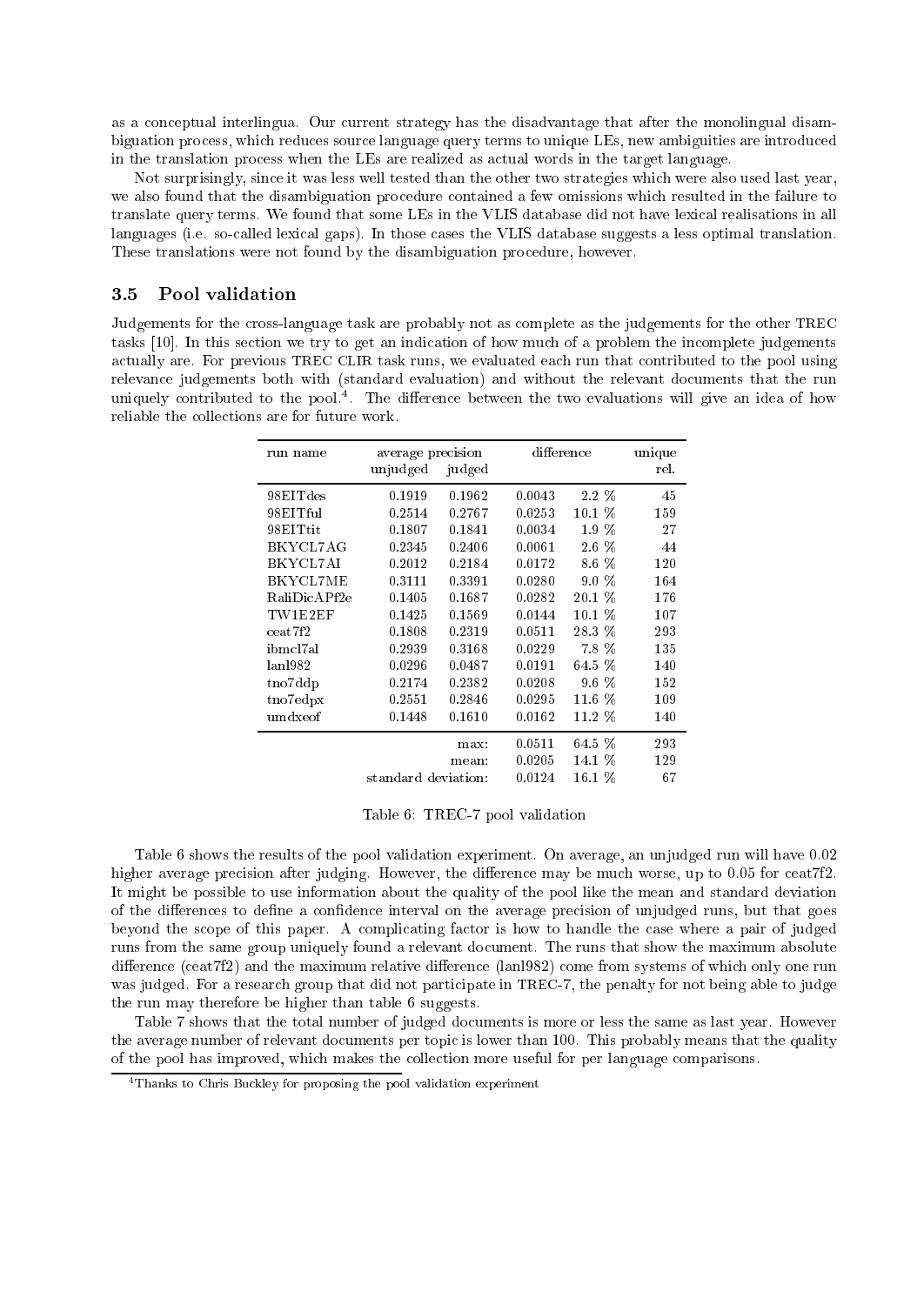| collection | total   | judged | relevant | no hits     | judged   | judged | relevant | no hits        | judged   |
|------------|---------|--------|----------|-------------|----------|--------|----------|----------------|----------|
|            | docs.   | docs.  | docs.    | in topic    | fraction | docs.  | docs.    | 1 <sub>n</sub> | fraction |
| english    | 242.866 | 8.973  | 956      | 59.63.66.75 | 0.0013   | 9,810  | 1,689    | 26.46          | 0.0014   |
| french     | 141.637 | 5.751  | 578      | 76          | 0.0014   | 6.130  | 991      |                | 0.0015   |
| german     | 185.099 | 4.098  | 717      | 60.75.76    | 0.0008   | 4.558  | 917      | 26             | 0.0009   |
| italian    | 62.359  | 4.334  | $170\,$  | 60.63.75.80 | 0.0024   | 3.062  | 501      | 26.44.51       | 0.0018   |
| total      | 631.961 | 23.156 | 2.421    | average:    | 0.0013   | 23.560 | 4.098    | average:       | 0.0013   |

Table 7: CLIR task statisti
s (a) 28 topi
s TREC-8, (b) 28 topi
s TREC-7

# 4 Adaptive filtering

In the TREC-7 filtering task three important issues turned up  $[5]$ : 1) the initial threshold, 2) threshold adaption and 3) query reweighting. Setting the thresholds probably has the greater impact on perceived performance in terms of utility [21]. Once the threshold performs satisfactory, it is hard to improve upon the performan
e by query reweighting. Although we put a onsiderable amount of work in the threshold algorithms, the main objective of the Twenty-One participation was the development of relevance weighting algorithms for the linguistically motivated probabilistic model. Details of the probabilistic retrieval model an be found in the appendix of this paper.

#### $4.1$ Evaluation setup

For the filter track we used the experimental linguistically motivated probabilistic retrieval engine developed at the University of Twente. Initial document frequencies for term weighting were collected from the '87 to '91 editions of the Wall Street Journal (TREC CDs 1 and 2). We did not use the '92 editions be
ause this data would not have been available in a real world application. The topics and The Financial Times documents were stemmed using the Porter stemmer and stopped using the Smart stop-list whi
h was augmented with some domain-specific stopwords like 'document' and 'relevant'. We used title, narrative and description of the topics to build the initial profile. The controlled language fields of the Financial Times test collection were not used. We did not process the incoming documents in chunks. That is, document frequencies were updated for each incoming document; a binary decision was made directly for each incoming document; selected documents were immediately checked for relevance; thresholds and profiles were immediately updated after the relevance assessments. Unjudged documents were assumed to be not relevant. All selected documents were saved for future updating of thresholds and query profiles.

## 4.2 Setting the initial threshold

The linguisti
ally motivated model ranks do
uments by the probability that the language model of the document generates the query (see the appendix). For ranking this is sufficient, but for binary selection of a do
ument we need to answer the question "when is the probability high enough?". One way to answer this question is to relate the probability of sampling the query from a do
ument to the probability that the query is the result of a random sample from the entire collection. Queries that have a high probability of being sampled from the collection (i.e. queries with common words), should receive a higher initial threshold than queries with a low probability of being sampled from the collection (i.e. queries with uncommon words). We might approximate the probability that the query  $T_1, T_2, \cdots, T_n$  of length n is sampled from the collection as follows.

$$
P(T_1 = t_1, T_2 = t_2, \cdots, T_n = t_n) = \prod_{i=1}^n \frac{df(t_i)}{\sum_t df(t)}
$$
(1)

Initially only documents that generate the query with a much higher probability than equation 1 should be sele
ted. The initial threshold might be set to sele
t do
uments with probabilities that are more than 100.000 times higher than the probability of random sele
tion. This does not result in a very high threshold, be
ause words that appear only on
e in the Wallstreet Journal re
eive a probability smaller than 1 in 2 million according to equation 1 and the probabilities  $P(T = t | D = d)$  of a term t given a document-id d are mu
h higher for mat
hing terms.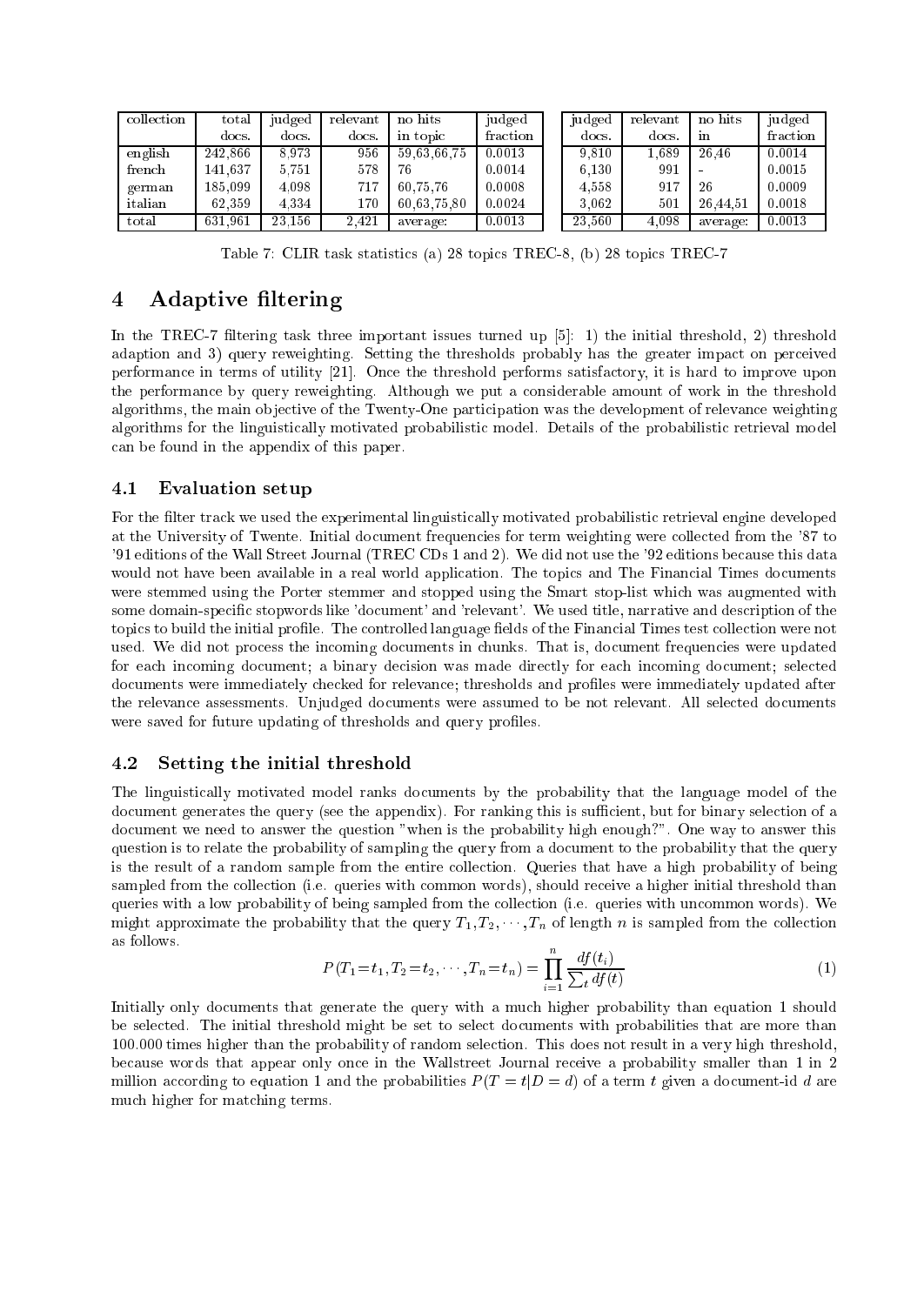After rewriting the probability measures to their orresponding ve
tor produ
t weighting algorithms (see the appendix), the document frequencies in the initial threshold disappear. The vector product threshold that corresponds with the decision above is threshold =  $n \log(1/(1 - \lambda_i)) + c$ , where  $c = \log(100.000)$ . This shows an interesting feature of the initial threshold. In its vector product form, the threshold is related to the relevance weights  $\lambda_i$ . High initial relevance weights result in a high initial threshold. Relevance weights were initialised as  $\lambda_i = 0.5$  and were re-estimated after feedback.

## 4.3 Threshold adaption

The threshold adaption algorithm is the part of the system that uses the utility functions to optimise its performan
e. We simply de
ided to aim just below the optimum utility given the similarities of the do
uments that were sele
ted be the system. Updating was done as follows.

- 1. recompute the similarities of all selected documents (because of changed document frequencies and hanged relevan
e weights);
- 2. re
ompute the initial threshold (be
ause of hanged relevan
e weights) and add it to the sele
ted documents like it was a non-relevant document;
- 3. rank the selected documents by their similarities and find the maximum utility  $max$ ;
- 4. the new threshold will be the similarity of the lowest ranked document that has a utility of  $max-3$ when optimising for LF1 and  $max-1$  when optimising for LF2.

As long as the system does not find any relevant document, it will increase its threshold quite fast. In general, it will never lower its threshold again, although this might happen in practice because changed document frequencies and relevance weights sometimes change the ranking of selected documents.

## 4.4 Relevan
e weighting of query terms

Initially, when no information on relevant documents is available, each query term will get the same relevance weight  $\lambda_i = 0.5$ . So, initially we assume that the query profile is best explained if on average half of the query terms is sampled from relevant do
uments and the other half is sampled from the updated Wall Street Journal data. If a relevant document is available, we might be able to explain the query profile better. Query terms that occur often in the relevant document(s) are more likely to be sampled from the relevant document. They should get a higher relevance weight. Query terms that do not occur (often) in the relevant document(s) are more likely to be sampled from the Wall Street Journal data.

Notice that we cannot simply use the proportions of relevant and non-relevant documents that contain a query term to directly estimate the new relevance weight as is done in classical probabilistic models [19]. When searching for the best relevance weights, we have to take into account the term frequencies of terms in the relevant documents. A possible approach to relevance weighting is the EM-algorithm (expectation

E-step: 
$$
m_i = \sum_{j=1}^r \frac{\lambda_i^{(p)} \cdot P(T_i = t_i | D_j = d_j)}{(1 - \lambda_i^{(p)}) P(T_i = t_i) + \lambda_i^{(p)} P(T_i = t_i | D_j = d_j)}
$$
  
M-step: 
$$
\lambda_i^{(p+1)} = \frac{m_i + 1.5}{r + 3}
$$

Figure 1: relevan
e weighting of query terms: EM-algorithm

maximisation algorithm  $[4]$  of figure 1. The algorithm iteratively maximises the probability of the query t1; tal , the given r relevant distancements of that . Before the iteration process starts, the relevance weights are initialised to their default values  $\lambda_i^{\vee} = 0.5,$  where  $i$  is the position in the query. Each iteration  $p$  estimates a new relevance weight  $\lambda_i^{n+1}$  by first doing the E-step and then the M-step until the value of the relevance weight does not change significantly anymore. The M-step should be a maximum likelihood estimate according to its definition [4], but we used a Baysian update because a small number of relevant documents should not radically change the initial relevance weights.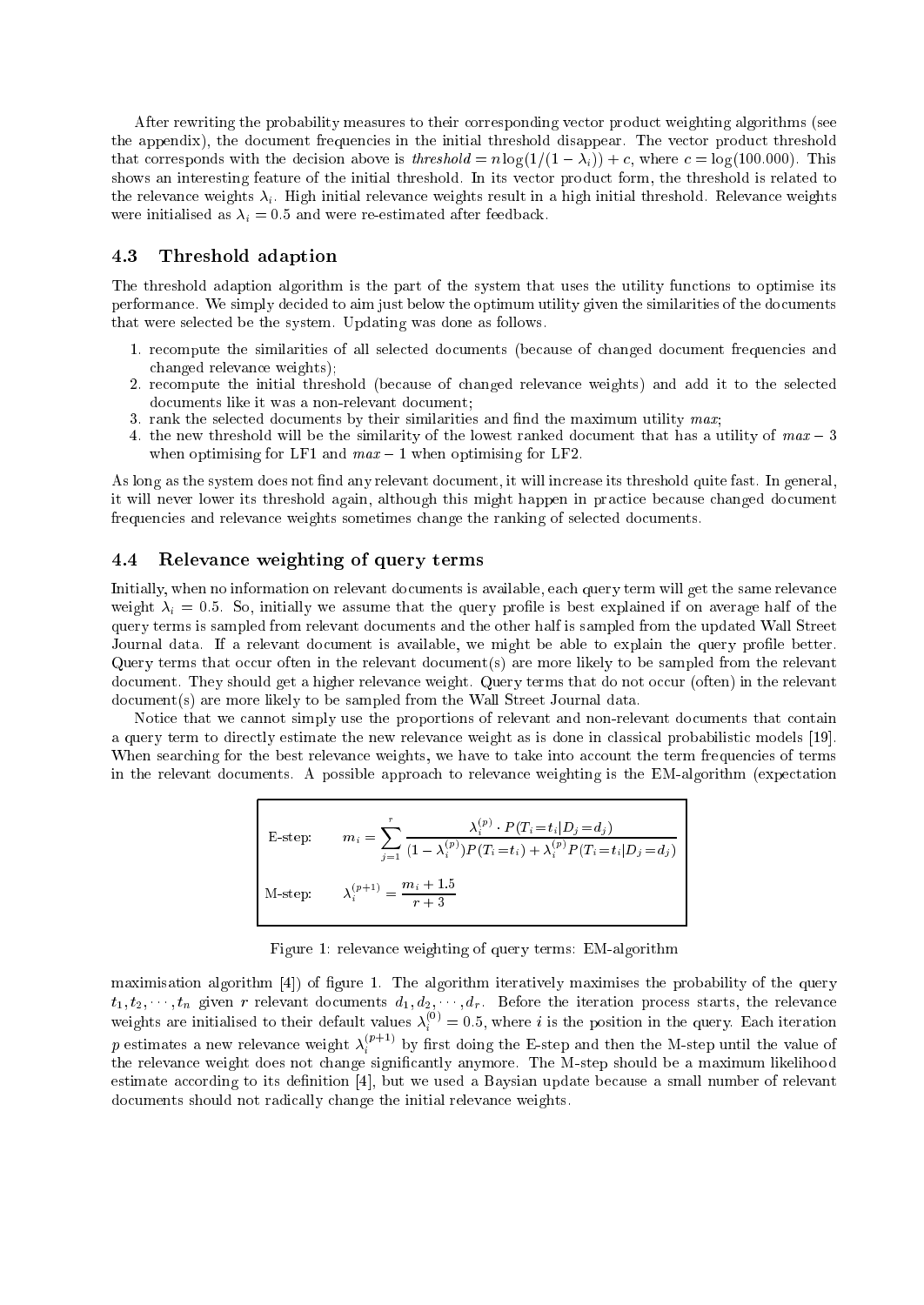## 4.5 Experimental results

Six official runs were submitted: three optimised for LF1 and three optimised for LF2. For both utility fun
tions we did the same three experiments.

- 1. a baseline run that only uses the initial threshold setting and threshold adaption routines;
- 2. the same run as 1, but with relevan
e weighting of query terms;
- 3. the same run as 1, but using a very high initial threshold.

The high initial threshold experiments were done using the TNO vector engine under slightly different conditions. These two runs use the AP Newswire data for the initial estimation of document frequencies and a somewhat different stop list. We do not think that these slightly different conditions change the big picture of our evaluation results.

| run name         | description                               | LF1      | $\operatorname{LF}{2}$ | prec. | recall |
|------------------|-------------------------------------------|----------|------------------------|-------|--------|
| uttno8lf1        | optimised for LF1                         | -9.30    | 4.86                   | 0.242 | 0.240  |
| uttno8lf1f       | optimised for LF1; query reweighting      | $-7.28$  | 7.10                   | 0.243 | 0.251  |
| uttno8lf1p       | optimised for LF1; high initial threshold | $-1.20$  | 2.46                   | 0.216 | 0.105  |
| $uttno8$ lf $2$  | optimised for LF2                         | $-12.96$ | 4.80                   | 0.232 | 0.254  |
| uttno8lf2f       | optimised for LF2; query reweighting      | $-9.12$  | 6.60                   | 0.237 | 0.254  |
| $uttno8$ lf $2p$ | optimised for LF2; high initial threshold | - 5.54   | 1.34                   | 0.199 | 0.127  |

Table 8: adaptive filtering, official results averaged over topics

Table 8 lists the evaluation results of the official runs using four evaluation meaures: LF1, LF2, precision and recall averaged over topics. Recall and precision were calculated by assigning 0 % recall to topics with no relevant documents and assigning  $0\%$  precision to topics with emtpy retrieved sets. Both baseline runs show a consistent improvement in the average utility and the average precision/recall after relevance weighting of query terms.

The high initial threshold run shows different behaviour. When optimising for LF1 (uttno8lf1p), the performan
e in terms of average LF1 utility improves onsiderably. At the same time, the performan
e in terms of precision and recall goes down. When optimising for LF2, a high initial threshold results in a system with lower performance than the baseline in terms of average utility, precision and recall.

#### 4.6 Some thoughts on the evaluation

The problem with the LF1 utility is that it is plain too hard to build a system that does not perform below zero utility on average. S
oring negatively on utility means that the user would prefer to use no system at all. We found ourselves deliberately worsening our filtering system (that is lowering its precision and recall) to improve the utility score up to a point where we came pretty close to no system at all. The uttno8lf1p run did not sele
t any do
ument for 22 out of 50 topi
s.

Average utility and average precision/recall both have their disadvantages if used for the evaluation of adaptive filtering runs. In short, precision causes problems with topics for which the system selected no relevant document at all, and the problem with average utility is that it will be dominated by topics with large retrieved sets  $[11]$ . We feel that utility and precision/recall are both valuable measures for the evaluation of adaptive filtering systems. In future evaluations, situations in which both measures contradict ea
h other, like for the LF1 experiments mentioned above, should be avoided. An obvious solution would be to aim a little bit lower. The LF2 utility fun
tion seems to be a reasonable measure for future evaluations.

# 5 Spoken Do
ument Retrieval

#### $5.1$ Word recognition vs. word spotting

In TREC-7, TNO [5] investigated whether effective retrieval algorithms based on phoneme recognition and a word spotter ould be built. The absen
e of a Language Model (whi
h is a key omponent in a word based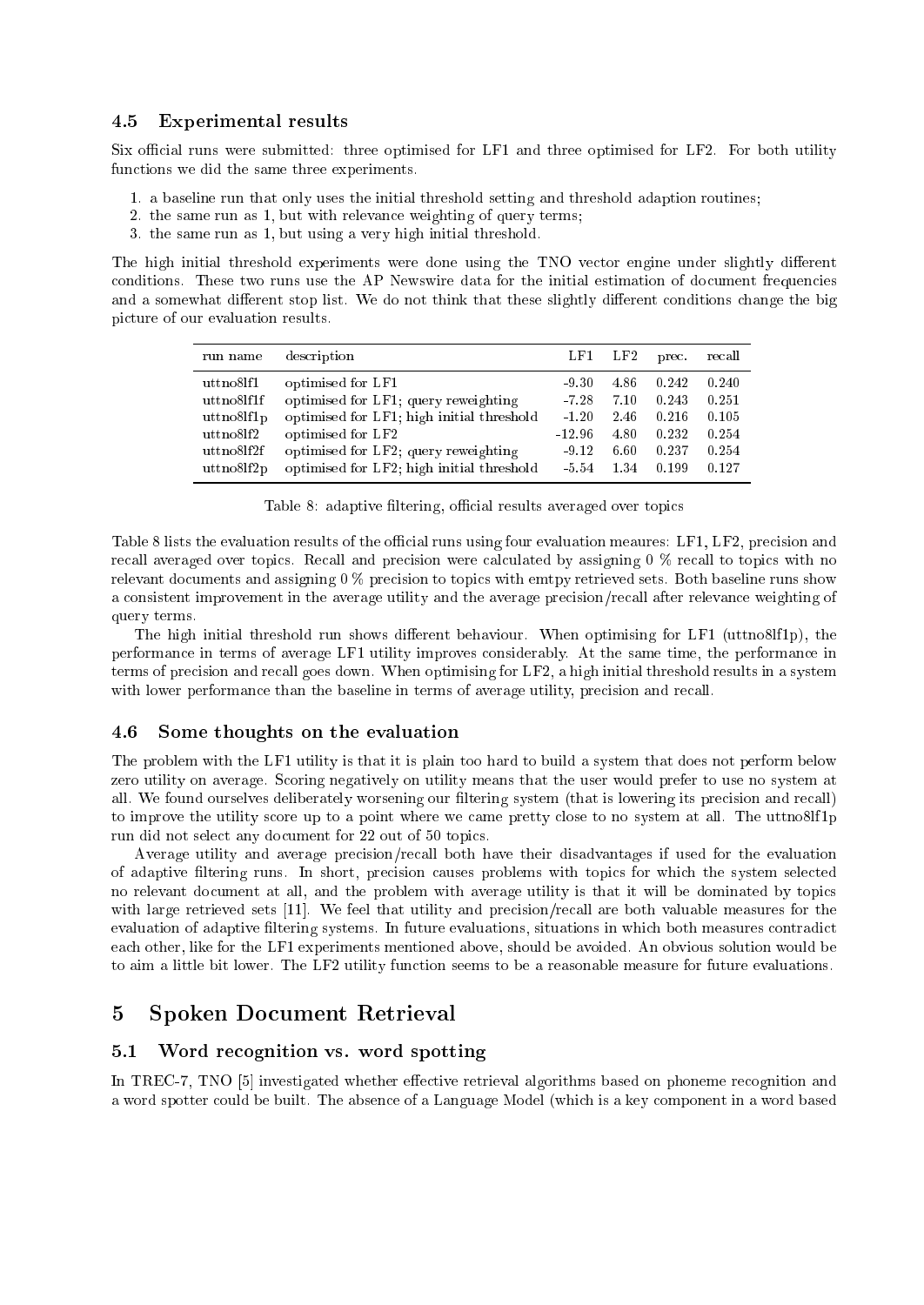recognizer) was found to be a serious drawback. For TREC-8, LIMSI kindly provided the word recognition trans
ripts. For details on the spee
h re
ognition algorithms we refer to LIMSI's paper in this volume.

## 5.2 Olive

TNO-TPD, University of Twente and LIMSI participate in the EU project Olive. This project is a direct descendant of the Twenty-One project. Olive uses Twenty-One retrieval technology to retrieve video fragments from a video database. In order to enable an automati indexing step of the video material, we employ automatic speech recognition on the soundtrack of the video. The recognition transcripts contain detailed timecode information which ensures a precise coupling of the transcripts with the video. For video retrieval, a user must type a query, the query is matched against an index of noun phrases extracted from the recognition transcripts. The resulting hitlist is visualized by marking hits on a bar which represents the timeline of a video. Clicking on one of these marks will start the video at the corresponding offset through a streaming server. The video material that is used in Olive is in German and French. The speech recognition for these languages is developed at LIMSI. Because the TREC SDR task is higly relevant for Olive, we decided to cooperate with LIMSI for the TREC-8 task. LIMSI provided us with transcripts of both the TREC-7 and TREC-8 SDR data, and we tuned our retrieval on the TREC-7 SDR test collection.

## 5.3 Relevan
e Feedba
k

We studied pseudo relevance feedback techniques that were successfully applied by other groups in TREC-7. After some testing on TREC-7 we found that a technique introduced as "Blind Relevance Feedback" [15] performed best. The relevan
e feedba
k was applied on a larger se
ondary orpus: the TREC Ad Ho corpus. Even though the corpus covers a different time-span, results with the secondary corpus were better than BRF on the SDR corpus. The following BRF parameters were used:

- select top 20 documents
- $\bullet$  compute 60 best terms based on BRF algorithm
- add new terms down-weighted with factor 20/6

# 5.4 Unknown story boundaries

We reviewed the literature on story segmentation but because of time pressure we were only able to implement a baseline system for unknown story boundaries, based on fixed windows. So we did not attempt to detect story boundaries at all, we simply wanted to know how a baseline system would perform. In [18] a default se
tion window size of 250 words was re
ommended, this was estimated as a 15kbyte length fragment of the transcript files, because the average number of bytes per recognized word (including timecode mark-up) is about 60. The segments have an overlap of 50 bytes to avoid missing words that occur right at a window boundary.

#### 5.5 Experimental setup and results  $5.5$

We tested two term weighting algorithms (LM and BM25) in combination with two automatic query expansion techniques (PRF and BRF) on the TREC-7 SDR test collection. A combination of BM25 and Blind relevance feedback (as implemented by Cambridge University[15]) yielded the best results. For TREC8 we found that LM weighting performed consistently better than BM25 in combination with BRF (see table 9). The somewhat poorer performance of LM on TREC-7 SDR can probably attributed to the rather small size of the TREC-7 collection, the TREC-8 results are probably much more reliable.

The results for the known story boundary conditions are good, though they could be improved. It was only after the submission deadline that we discovered that quite a few topics contain proper noun abbreviations in a format which is idiosyncratic for recognizer output, e.g, U. S. which would normally be

we iist the uninterpolated average precision over 49 topics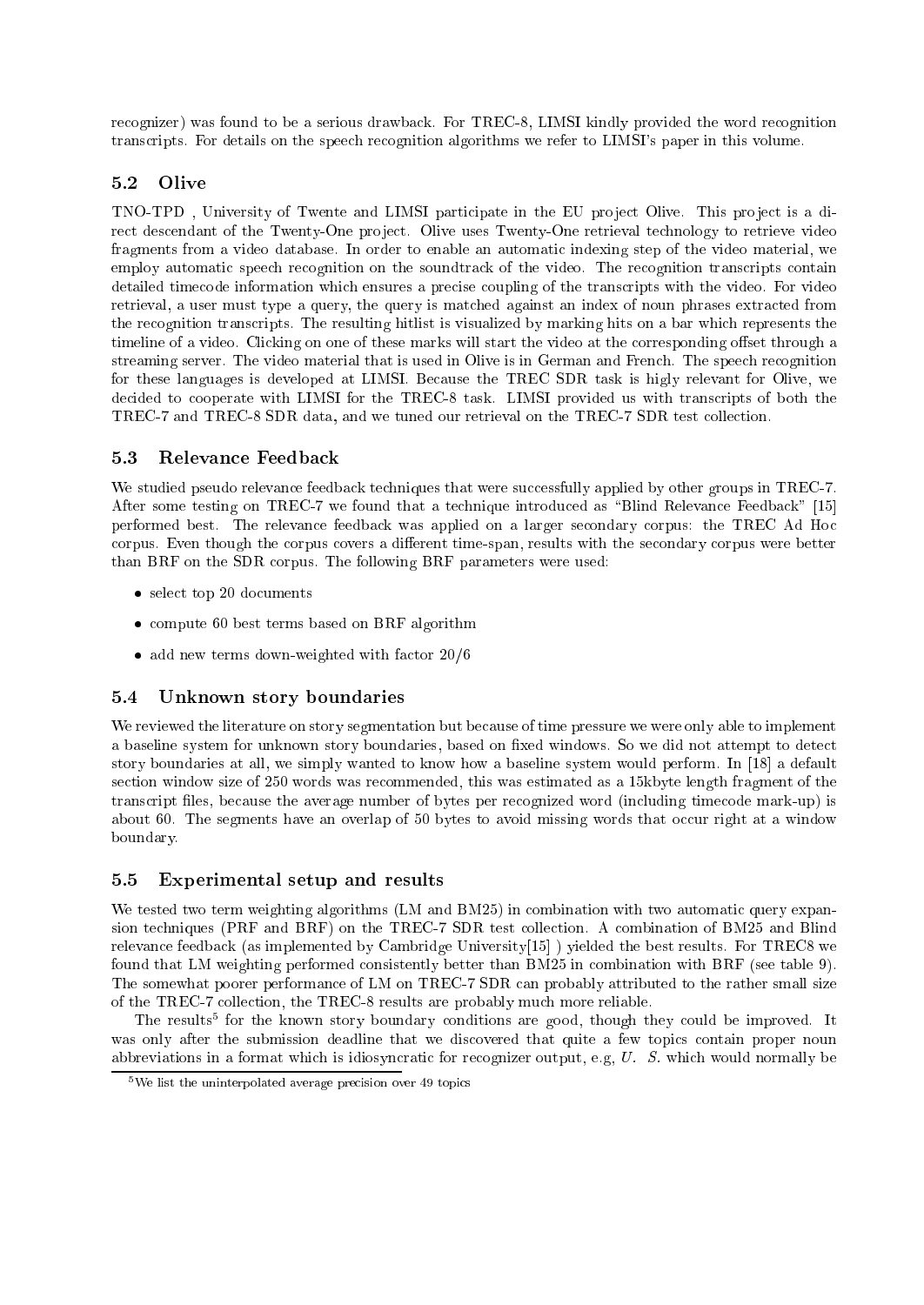| run-name                       | transcript source | term weighting | mode       | AVP    |
|--------------------------------|-------------------|----------------|------------|--------|
| $t$ no $8b$ -r $1$ -limsi      | manual            | BM25           | <b>BRF</b> | 0.4806 |
| tno8b-b1-limsi                 | <b>NIST</b>       | BM25           | <b>BRF</b> | 0.4650 |
| $t$ no $8b$ -s1- $limsi$       | LIMSI             | BM25           | <b>BRF</b> | 0.4826 |
| $tno8c-r1-limsi$               | manual            | LM             | <b>BRF</b> | 0.5169 |
| $t$ no $8c$ -b $1$ -limsi      | <b>NIST</b>       | LM             | <b>BRF</b> | 0.4898 |
| $t_{\rm n}$ $\alpha$ -s1-limsi | LIMSI             | LM             | <b>BRF</b> | 0.4969 |

Table 9: SDR results: Known Story Boundaries

spelled as US. Our tokenizer will remove the abbreviation dots, and the single letters will be stopped as well. What we need is a special tokenizer which recognizes these special cases.

| run name                     | transcript source | mode | AVP    |
|------------------------------|-------------------|------|--------|
| tno8b-b1u-limsi              | NIST              | BRF  | 0.0238 |
| tno <sub>8</sub> b-s1u-limsi | L TMS I           |      | 0.0325 |

Table 10: SDR results: Unknown Story Boundaries

The unknown story boundary condition yielded very poor results. This is probably due to the fact that no effort was done to merge clusters of hits into single documents. Multiple hits in the same story were quite heavily penalized in the scoring algorithm. Further analysis is needed to check this assumption.

#### 6 **Conclusions**

The probabilistic retrieval model based on statistical language models performs consistently well in all tra
ks. The results of the experiments with sense disambiguation are slightly disappointing, although a real evaluation is only possible when the techniques are more mature. It is a question however whether the disambiguation step can be effective because documents are indexed on terms, not on senses. We improved upon our CLIR results of last year, due to a better merging te
hnique, unfortunately our best oÆ
ial xlingual run (tno8gr) suffered from a merging error. Our best xlingual run uses the corpus for implicit disambiguation and interpolates between a rank and s
ore based merging strategy. In Adaptive Filtering we showed that LM weighting can be extended with a relevance feedback algorithm. Finally, in the SDR track we showed that a word error rate of 26.3% does not harm retrieval effectiveness in a significant way when standard retrieval te
hniques are used.

# **Acknowledgements**

The work reported in this paper is funded in part by the Dutch Telematics Institute project Druid and the EU project Olive (LE 8364). We would like to thank Chris Buckley for suggesting the evaluation of the ross-language pool. Furthermore we would like to thank Rudie Ekkelenkamp and Hap Kolb of TNO-TPD for their help with the SDR and filtering tracks, and LIMSI for providing their SR transcripts to us.

# Appendix: using language models for document ranking

The Twenty-One TREC-8 evaluations are based on the use of statisti
al language models for information retrieval [8, 9, 10]. This appendix gives an overview of the model and of its application to cross-language information retrieval and adaptive ltering. Similar models were developed and evaluated by other groups participating in TREC  $[3, 12, 14, 17]$ .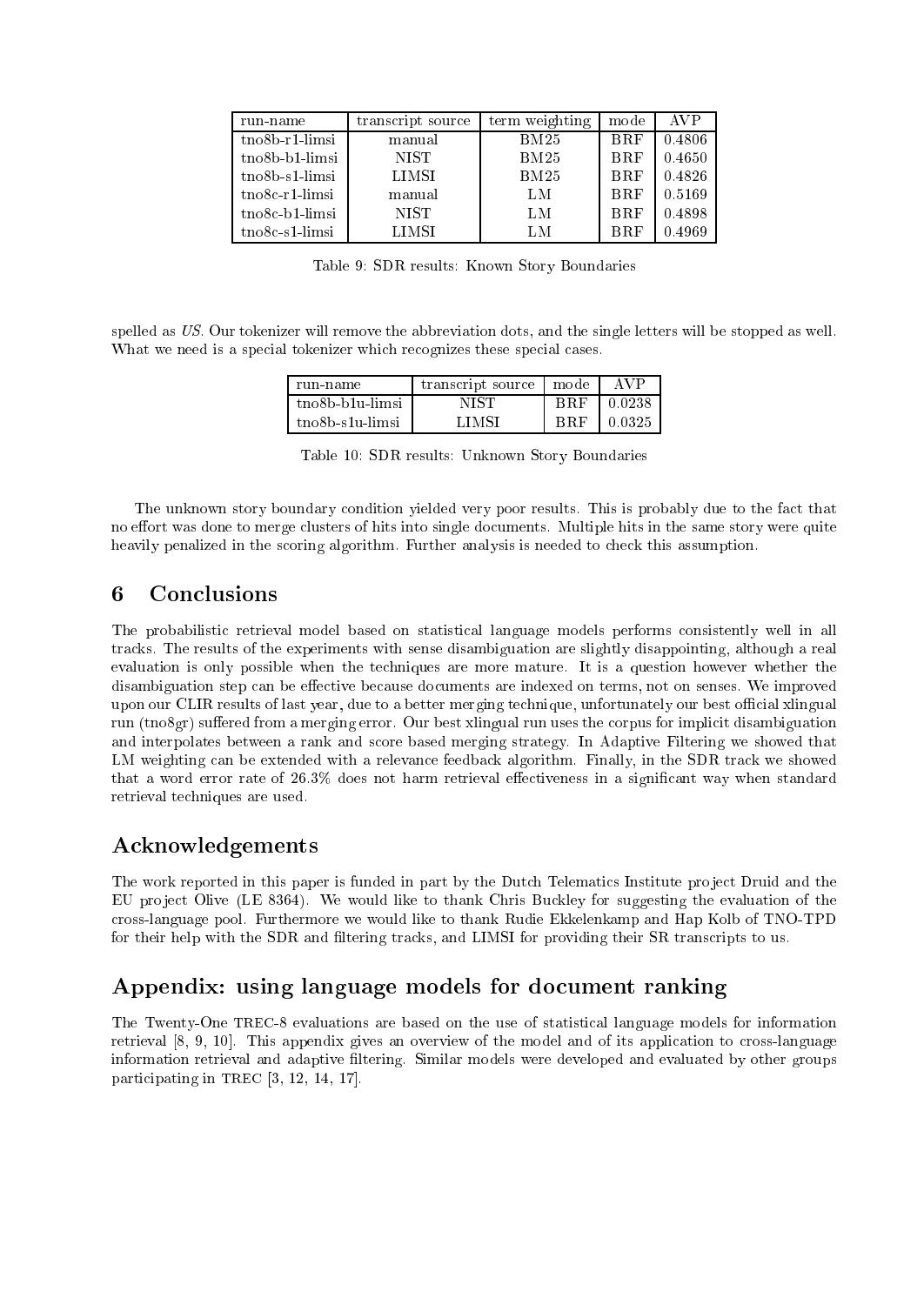## A.1 An informal description of the underlying ideas

When using statistical language models for information retrieval, one builds a simple language model for each document in the collection. The term "language model" refers to statistical models similar to language models used in e.g. speech recognition. Given a query, a document is assigned the probability that the language model of that document generated the query.

The metaphor of "urn models" [13] might give more insight. Instead of drawing balls at random with replacement from an urn, we will consider the process of drawing words at random with replacement from a document. Suppose someone selects one document in the document collection; draws at random, one at a time, with repla
ement, ten words from this do
ument and hands those ten words (the query terms) over to the system. The system now can make an educated guess as from which document the words came from, by al
ulating for ea
h do
ument the probability that the ten words were sampled from it and by ranking the documents accordingly. The intuition behind it is that users have a reasonable idea of which terms are likely to occur in documents of interest and will choose query terms accordingly [17]. In practice, some query terms do not occur in any of the relevant documents. This can be modeled by a slightly more complicated urn model. In this case the person who draws at random the ten words, first decides for each draw if he will draw randomly from a relevant document or randomly from the entire collection. The yes/no decision of drawing from a relevant do
ument or not, will also be assigned a probability. This probability will be alled the relevance weight of a term, because it defines the distribution of the term over relevant and non-relevant documents. For ad-hoc retrieval all non stop words in the query will be assigned the same relevance weight. For adaptive filtering, the user's feedback will be used to re-estimate the relevance weight for each query

The model evaluates Boolean queries by treating the sampling pro
ess as an AND-query and allowing that each draw is specified by a disjunction of more than one term. For example, the probability of first drawing the term *information* and then drawing either the term *retrieval* or the term *filtering* from a document can be al
ulated by the model introdu
ed in this paper without any additional modeling assumptions. Boolean queries were used to model more than one possible translation per query term in cross-language information retrieval.

Furthermore, the model can be extended with additional statistical processes to model differences between the vo
abulary of the query and the vo
abulary of the do
uments. Statisti
al translation an be added to the pro
ess of sampling terms from a do
ument by assuming that the translation of a term does not depend on the document it was sampled from. Cross-language retrieval using e.g. English queries on a French document collection uses the sampling metaphor as follows: first an French word is sampled from the document, and then this word is translated to English with some probability that an be estimated from a parallel orpus.

## A.2 Definition of the corresponding probability measures

Based on the ideas mentioned above, probability measures can be defined to rank the documents given a query. The probability that a query  $T_1, T_2, \cdots, T_n$  of length n is sampled from a document with document identifier  $D$  is defined by equation 2.

$$
P(T_1, T_2, \cdots, T_n | D) = \prod_{i=1}^n ((1 - \lambda_i) P(T_i) + \lambda_i P(T_i | D))
$$
\n(2)

In the formula,  $P(T)$  is the probability of drawing a term randomly from the collection,  $P(T|D)$  is the probability of drawing a term randomly from a document and  $\lambda_i$  is the relevance weight of the term. If a query term is assigned a relevance weight of  $\lambda_i = 1$ , then the term is treated as in exact matching: the system will assign zero probability to documents in which the term does not occur. If a query term is assigned a relevance weight of 0, then the term is treated like a stop word: the term does not have any influence on the most community the section and the station and computed probability measures that the content of the compu term weighting algorithm. A similar probability function was used by Miller, Leek and Schwartz [12]. They showed that it can be interpreted as a two-state hidden Markov model in which  $\lambda$  and  $(1 - \lambda)$  define the state transition probabilities and  $P(T)$  and  $P(T|D)$  define the emission probabilities.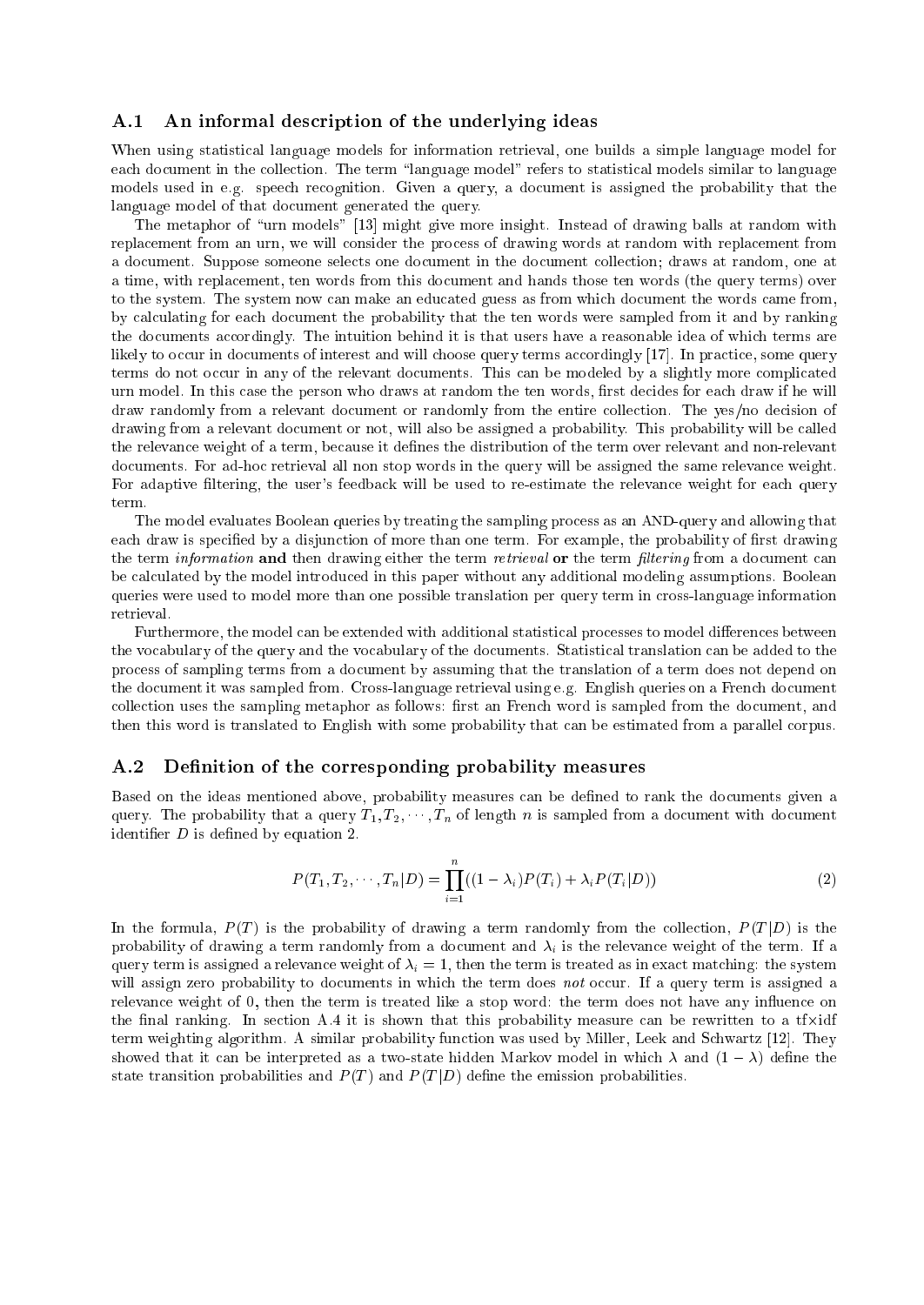The evaluation of Boolean queries for cross-language retrieval is straightforward. For each draw, different terms are mutually ex
lusive. That is, if one term is drawn from a do
ument, the probability of drawing e.g. both the term *information* and the term *retrieval* is 0. Following the axioms of probability theory (see e.g. Mood [13]) the probability of a disjunction of terms in one draw is the sum of the probabilities of drawing the single terms. Disjunction of m possible translations  $T_{ij}$   $(1 \leq j \leq m)$  of the source language query term on position  $i$  is defined as follows.

$$
P(T_{i1} \cup T_{i2} \cup \dots \cup T_{im}|D) = \sum_{j=1}^{m} ((1 - \lambda_i)P(T_{ij}) + \lambda_i P(T_{ij}|D))
$$
\n(3)

Following this line of reasoning, AND queries are interpreted similar as unstructured queries defined by equation 2. Or, to put it differently, unstructured queries are implicitly assumed to be AND queries. If a relevance weight of  $\lambda_i = 1$  is assigned to each query term, then the system will behave like the traditional Boolean model of IR. Statisti
al translation is added to these probability measures by assuming that the translation of a term does not depend on the document it was drawn from [9]. If  $N_1, N_2, \cdots, N_n$  is a English query of length n and a English term on position i has  $m_i$  possible French translations  $T_{ij}$   $(1 \leq j \leq m_i)$ , then the ranking as structured queries would be done according to equation 4

$$
P(N_1, N_2, \cdots, N_n | D) = \prod_{i=1}^n \sum_{j=1}^{m_i} P(N_i | T_{ij}) ((1 - \lambda_i) P(T_{ij}) + \lambda_i P(T_{ij} | D))
$$
\n(4)

The translation probabilities  $P(N_i|T_{ij})$  can be estimated from parallel corpora, or alternatively by using occurrences in a machine readable dictionary . A very similar model that also combines document ranking and statistical translation was introduced by Berger and Lafferty [2, 3]. Their model differs from equation 4 only by a different smoothing method, using global information on  $N_i$  instead of global information on each  $T_{ij}$ .

#### $A.3$ Parameter estimation

In information retrieval it is good practice to use the term frequency and document frequency as the main omponents of term weighting algorithms. Our probabilisti model does not make an ex
eption. The term frequency  $tf(t, d)$  is defined by the number of times the term t occurs in the document d. The document frequency  $df(t)$  is defined by the number of documents in which the term t occurs. Estimation of  $P(T)$  and P (T jD) in equation 2, 3 and 4 was done as follows:

$$
P(T_i = t_i) = \frac{df(t_i)}{\sum_t df(t)} \tag{5}
$$

$$
P(T_i = t_i | D = d) = \frac{tf(t_i, d)}{\sum_t tf(t, d)}
$$
\n
$$
(6)
$$

<sup>t</sup>

The value of the relevance weights  $\lambda_i$  might change for different applications. High relevance weights result in the commonly that of a production is the commonly for the commonly  $\vert$  is, do that is a commonly n query terms are always ranked above documents terms. Higher a query terms. High relevance in April are a good hoi
e for appli
ations that aim at high pre
ision or appli
ations in whi
h very short queries are used, like web search engines. Documents that are judged as relevant by the user can be used to re-estimate the relevance weights. An algorithm for relevance weighting was developed for the adaptive filtering task (see se
tion 4).

#### $A.4$ Some notes on the implementation

Similar to traditional probabilistic models of information retrieval [19] probability measures for ranking documents can be rewritten into a format that is easy to implement. A presence weighting scheme (as opposed to a presen
e/absen
e weighting s
heme) assigns a zero weight to terms that are not present in a document. Presence weighting schemes can be implemented using the vector product formula. This section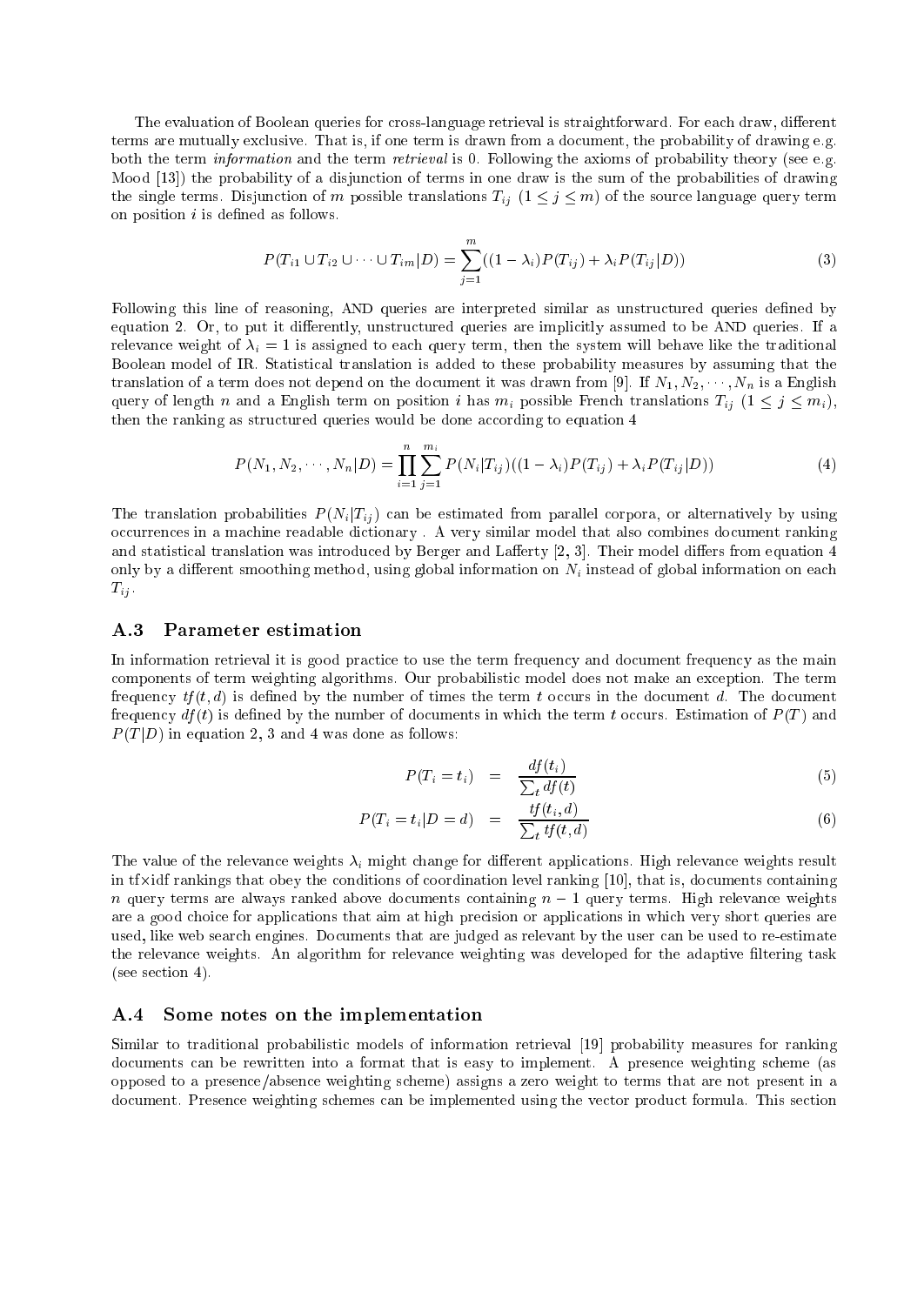presents the resulting algorithms. Rewriting equation 2 results in the formula displayed in figure 2 [10]. It an be interpreted as a time with doughting with document as a since in the measurement as defined by Salton and Buckley [20].

| vector product formula: | $\mathrm{score}(d, q) = \sum_{k=1}^{n} w_{qk} \cdot w_{dk}$<br>$k \in \text{match}$<br>ing terms                        |
|-------------------------|-------------------------------------------------------------------------------------------------------------------------|
| query term weight:      | $w_{ak} = tf(k, q)$                                                                                                     |
| document term weight:   | $w_{dk} = \log\left(1 + \frac{tf(k, d)\sum_t df(t)}{df(k)\sum_t tf(t, d)} \cdot \frac{\lambda_k}{1 - \lambda_k}\right)$ |

 $\mathcal{L}$  is the three distinction algorithm  $\mathcal{L}$  and  $\mathcal{L}$ 

If a stru
tured query is used, the disjun
tion of possible translations as dened by equation 3 should be calculated first. As addition is associative and commutative, we do not have to calculate each linear interpolation of equation 3 separately before summing them. Instead, the document frequencies and the term frequencies of the disjuncts respectively, can be added beforehand. The added frequencies can be used to replace  $df(k)$  and  $tf(k,d)$  in the weighting formula of table 2. A similar ranking algorithm for Boolean queries was introduced earlier by Harman [7] for on-line stemming. Harman did not present her algorithm as an extension of Boolean searching, but instead called it 'grouping'. Instead of adding the document frequencies, the TNO vector engine calculates the actual document frequencies of the disjuncts, by merging their postings at run time. A similar approach for cross-language information retrieval was adopted by Ballesteros and Croft [1] by using a 'synonym operator' on possible translations.

If translation probabilities are used following equation 4, the adding of respectively the document frequen
ies and the term frequen
ies of the disjun
ts should be done as a weighted sum with the translation probabilities as weights.

# Referen
es

- [1] L. Ballesteros and W.B. Croft. Resolving ambiguity for cross-language retrieval. In Proceedings of the 21st ACM SIGIR Conference on Research and Development in Information Retrieval (SIGIR'98), pages 64-71, 1998.
- [2] A. Berger and J. Lafferty. The Weaver system for document retrieval. In In Proceedings of the 22nd ACM SIGIR conference on Research and Development in Information Retrieval (SIGIR'99, pages 222-229, 1999.
- [3] A. Berger and J. Lafferty. The Weaver system for document retrieval. In *Proceedings of the seventh* Text Retrieval Conferen
e TREC-8, 2000. elsewhere in this volume.
- [4] A.P. Dempster, N.M. Laird, and D.B. Rubin. Maximum likelihood from incomplete data via the emalgorithm plus discussions on the paper. Journal of the Royal Statistical Society, 39(B):1-38, 1977.
- [5] R. Ekkelenkamp, W. Kraaij, and D. van Leeuwen. TNO TREC-7 site report: SDR and Filtering. In Proceedings of the seventh Text Retrieval Conference TREC-7, pages 519–526, 1999. NIST Special Publication 500-242
- [6] M. Franz, J.s. McCarley, and S. Roukos. Ad hoc and multilingual information retrieval at IBM. In Proceedings of the seventh Text Retrieval Conference TREC-7, pages 157-168, 1999. NIST Special Publication 500-242.
- [7] D. Harman. How effective is suffixing? Journal of the American Society for Information Science,  $42(1):7-15, 1991.$